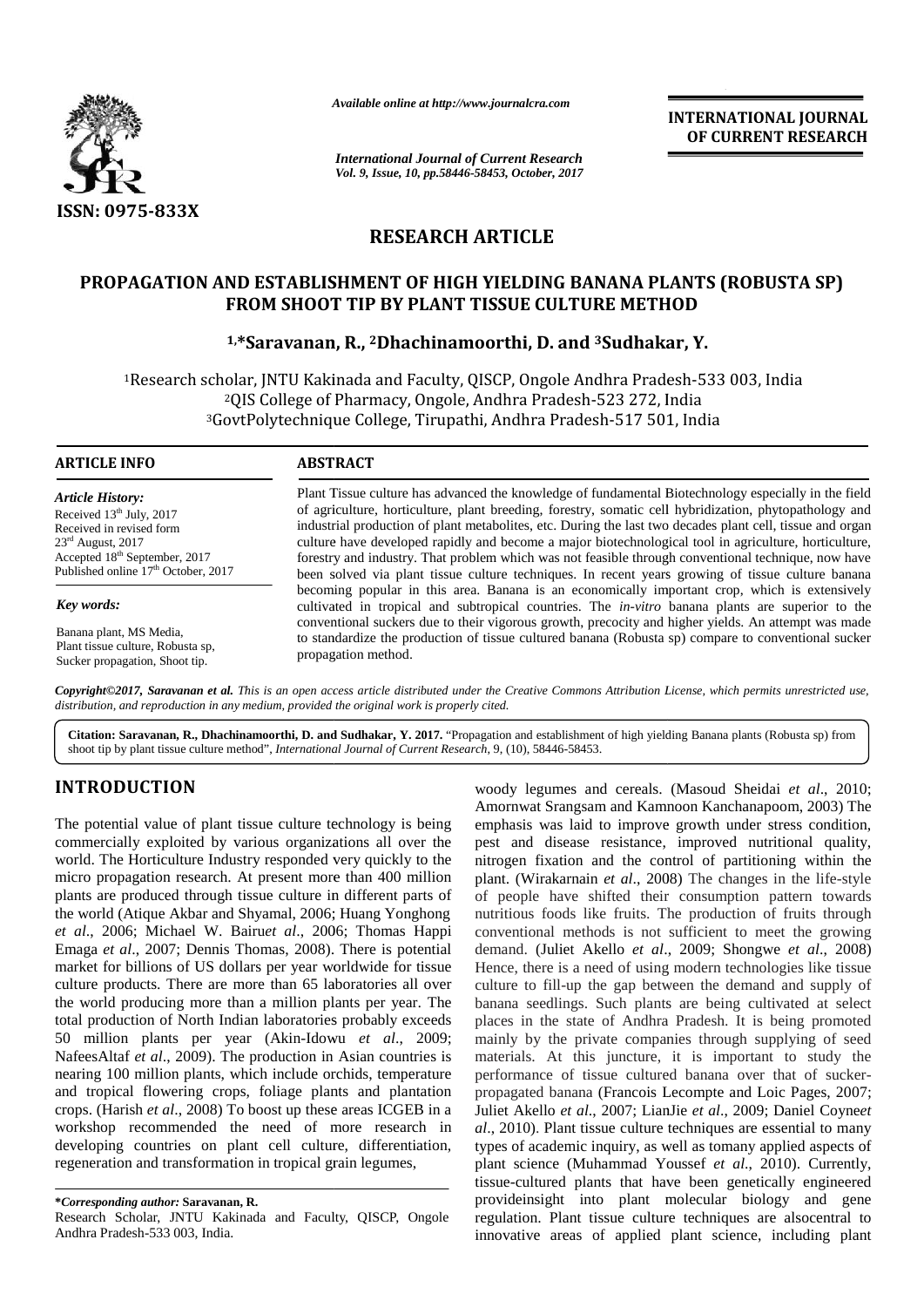biotechnology and agriculture (HathraTaskin *et al*., 2013; Kothari *et al*., 2010). Tissue culture is a biotechnology technique that has been extensively and productively used in the banana industry. It has revolutionized the export banana industry and has proven to be a major component in rehabilitating the banana industry of some countries in Asia (Ahsan A. Kadhimi *et al*., 2014). Yet many other countries have not exploited the full usefulness and what it can bring to the improvement of banana production. The ability to produce big number of planting materials in relatively short period of time had allowed growing bananas in a bigger parcel of land in a given timeframe, which otherwise be limited by limited availability of suckers (Munguatosha Ngomuo *et al*., 2014; Shongwe *et al*., 2008). With this technology, one can plan to plant the desired number of plants, in a desired area of land. This project aims to discuss the uses and importance of tissue culture in banana (Venkatachalam Lakshmanan *et al*., 2007). The main objective is to standardize the type of explant for in vitro mass propagation of *Musa accuminata*compare to conventional sucker propagation method.

### **MATERIALS AND METHODS**

#### **Collection of banana plants**

The banana plants *Musa accuminata* (Robusta sp) collected from the banana fields, Andhra Pradesh Horticulture Research Station, Kovvur, West Godavari, Andhra Pradesh. From this, suckers were isolated aseptically which going to be used as explants.

#### **Designing of MS- Medium and Preparation**

A nutrient medium is defined by its mineral salt composition, Carbon source, Vitamins, Phytohormones and other organic supplements.The basic nutritional requirements of cultured plant cells are very similar to those utilized by plants (Meenakshi Sidha *et al*., 2007; Murashige and Skoog, 1962). The designing of media mainly aims to provide all the essential requirements needed for the growth of plant. The MS medium is most suitable for the culturing Banana (Murashige, 1974). The stock solutions of inorganic nutrients, trace elements, vitamins and plant growth regulators, as indicated in table 1 were prepared. To prepare 1 lit of medium, pipette the required volume of each stock solution in to a 1 lit glass beaker, on a magnetic stirrer. The additives were added 950 ml of distilled water. The pH was adjusted to 5.8 to 5.9 with 0.5 M NaOH and 0.8 % Agar was added. The medium was then transferred in to a 1 lit measuring cylinder and made up to 1 lit with distilled water. Transfer the medium into 75- 100 ml sterile screw capped container and autoclave it for 15 min at 121˚C (15 LB).

#### **Sterilization of media andMaintenance of Aseptic condition**

All the culture tubes containing medium were plugged with non- absorbent cotton. These were sterilized by autoclaving at 121<sup>°</sup>C for 20 minutes (15 lb). This medium was cooled down to room temperature and used for tissue culture work. The most preferred arrangement for aseptic transfer is, a separate air conditioned, dust free room equipped with the requisite number of laminar airflow clean benches, fitted with ultraviolet lamps. A high level of cleanliness ensures reduced risk of contamination. All working surface is thoroughly cleaned and disinfected prior to sterile transfer. It is done by using ethanol (95%) solution. It is desirable that the transfer

room and the laminar flow hood be used exclusively for aseptic manipulations. Other equipment needed for sterile manipulations include scalpels with removable blades, forceps of varying lengths, an ethanol dip and Bunsen burner. These also should be washed with ethanol for disinfection prior to use.

#### **Selection and sterilization of Explant (Aishmuhammad** *et al***., 2004)**

The explant *(Musa accuminata)* used for shoot induction was collected from the meristematic shoot apex, (4mm size) from the suckers by cutting with a clean knife. The suckers collected from the banana plants should be free from diseases.The suckers were carefully removed from field and were washed thoroughly in tap water. These were the washed with tween 20. All traces of tween and the extraneous rhizome tissue were carefully chopped with a stainless steel knife. Further operations were all carried out under laminar air flow chamber. The suckers were treated with citric acid solution (0.2%) to prevent the phenolic secretions. Trimmed suckers were then soaked in a solution of 0.5% of a suitable fungicide and streptomycin antibiotic for 30 min to 1 hour. Now the suckers were washed with sterile distilled water for 3 times. These were treated with the sodium hypochlorite (0.2%) solution and were thoroughly washed with sterile distilled water. Now the suckers are treated with Magnesium chloride (0.1%) solution, then treated with distilled water for 3 times to remove the traces of  $MgCl<sub>2</sub>$ . Shoot tips containing rhizome tissue and measuring 2.5 to 3.5cm in length were isolated, surface sterilized with chlorine-saturated distilled water for 15 to 20 min. All traces of chlorine were removed by washing several times with autoclaved, sterile distilled water. Sterilized shoot tip, explants are handled using sterilized stainless steel scalpels. Cut surfaces of the rhizomatous tissue and leaf bases are further trimmed so that shoot tips finally contain at least six to eight overlapping leaf bases enclosing auxiliary buds (Hamide and Mustafa Pekmezcu, 2004). The explants are now ready for inoculation and measures 1 to 2 cm. It is then immersed into the sterile solid medium present in the culture vessel.

#### **Inoculation of explants (Mustaffa, 2011; Daniells, 1997)**

After surface sterilization meristamatic tissues were inoculated in to culture tubes containing MS medium with different growth supplements using sterile forceps which was immersed in 70% ethanol and flamed. An average of one meristamatic tissue was inoculated per culture tube. After inoculation the tubes were closed with tight cotton plugs. After inoculation the culture tubes were maintained in a BOD incubator at a temperature of 18-20 c with light intensity of 1000 lux. The explants are sub-cultured regularly in a new culture medium.

#### **Induction of growth**

Cultures should be incubated in the MS nutrient media supplemented with plant growth regulators. There upon the healthy, contamination free explants should be taken for next multiplication stage.Contamination free explants were further cultured on multiplication media supplemented with plant growth hormones which help in proliferation of axillary buds (cytokinins) into multiple shoots. These shoots are divided and multiplied to bulk up the multi culture stock. The multiplication cycles are restricted to 8 because Banana is genetically highly unstable.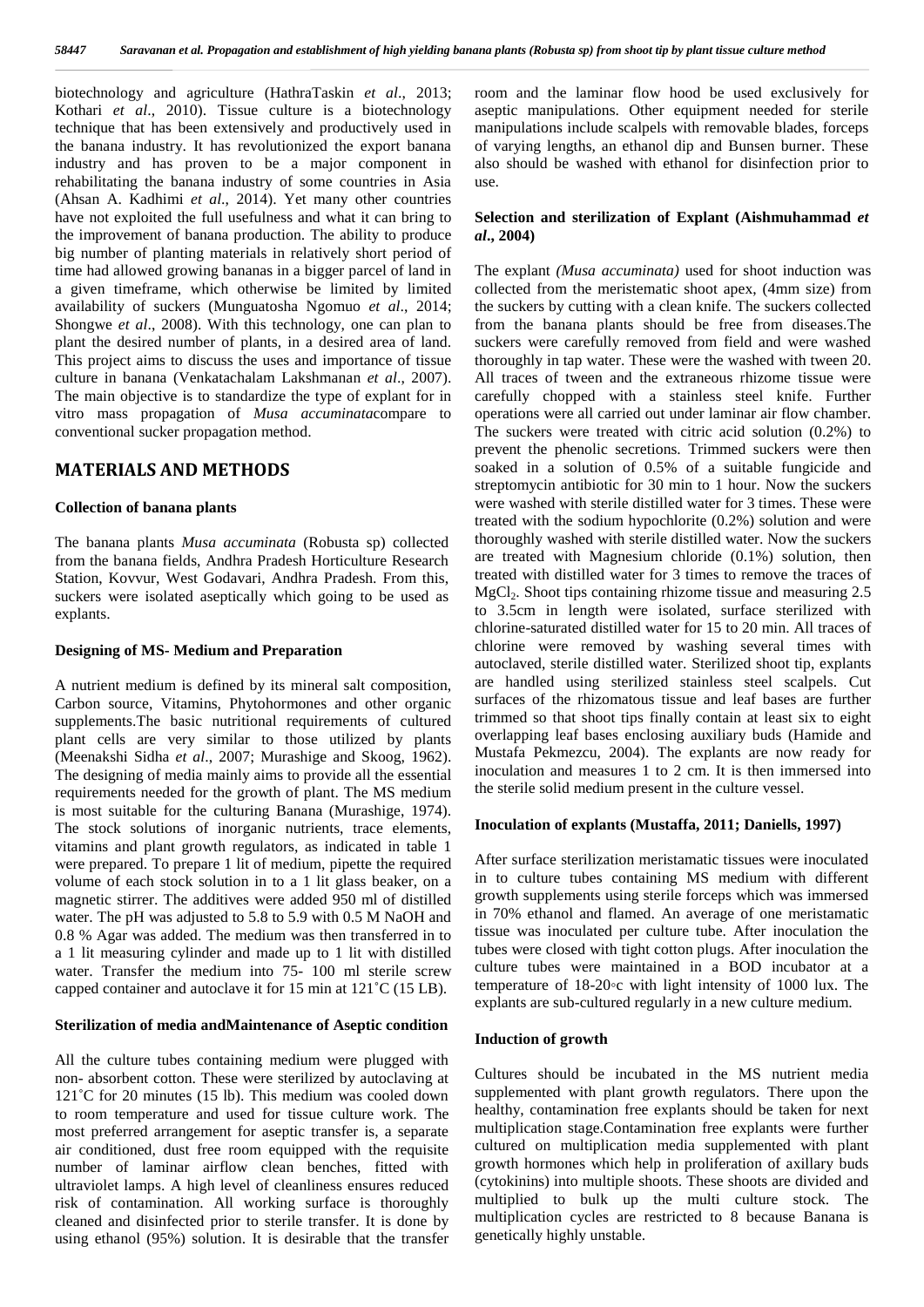#### **Shooting and Rooting**

Multi cultures are further divided and transferred to shooting media which iscomposed of auxins (PGR) to get the elongation. In this stage leaves will develop andthe whole plant will grow up to 4 to 5 cm. Plantlets from shooting media are separated and single plantlets are transferred tomedia containing charcoal and auxins. In this stage roots will develop and plants willbe ready for dispatch from laboratory.Well developed plantlets produced, were taken from the bulk and grown individually on separate culture media. After a month, therooted plantlets are ready for hardening. To minimize somatic variation, thesub culturing is restricted to a maximum of seven cycles when each bottle contains 25-30 plantlets with well developed shoots and roots. Experiments have demonstrated that proliferating shoots can be transferred topolybags (10-20 cm size) having rooting media under green house. This reduces costand enhances better establishment. Polybag provides enough space for plant growthand natural light enhances the process of hardening.

#### **Primary Hardening (Hamidegubbuk** *et al***., 2004)**

Once the plantlets are ready for shifting outside the laboratory, they are carefullyacclimatized to adapt to the green house and later to least protected field conditions. During hardening, the plantlets undergo physiological adaptation to changingexternal factors like water, temperature, relative humidity and nutrient supply. The plantlets from culture vessels/bottles are moved from the laboratory to a roomat ambient temperature and kept open for 4-6 days. Later they are shifted to greenhouse for primary hardening where they are first gently washed free of agar medium.This is important as sucrose in agar encourages microorganisms. 8 cm shoots with3-4 ramified roots are planted in individual micropots in a protray. In places whereweather is conducive (24-26 °C temperature and more than 80 % humidity), theplantlets are hardened for 4-6 weeks in mini-sand beds. During this period, 90-95 % humidity is maintained for the initial 6-8 days under diffused light. The humidityis slowly reduced to 70 %, light intensity raised to normal and temperatures broughtto 26 °C by the end of 6 weeks. Structures used for primary hardening vary with the climatic conditions. Thesecan be highly sophisticated with UV-stabilized polysheet covering, multiple mistingoptions, and thermal shade net and auto-monitoring of light intensity, temperature andhumidity. On the other hand, the structures can be simple with polycarbonate roofing, shade net on all sides with fogger facilities. Temperature, RH and light intensities aremonitored manually using thermometer, hygrometer and lux meter, respectively.Planting media for primary hardening range from sieved sand augmented withnutritions to mixtures of cocopeat and Soilrite with fine sand in equal proportions. NPK is provided in liquid form on weekly basis.

#### **Secondary hardening: (UmmeyHabiba** *et al***., 2002)**

After primary hardening for 5-6 weeks, the plantlets are transferred from micropotsto polybags. Base substrate is generally soil and sand along with low cost materialslike coir pith, sawdust or rice husk. Organic manure is either in the form of farmyard manure or poultry manure. In Andhra Pradesh, India, Press mud, a by-product ofsugar factories, has been found to provide best substrate for secondary hardeningalong with soil.Plantlets from micropots are, dipped in fungicide solution (0.1% bavistin) andplanted in polybags containing

suitable substrate. Initially, these are maintained inlow light intensity shade nets and 70 % RH. The plants are hardened by graduallyincreasing the light intensity and reducing RH (40 %). After 5-6 weeks, the plantsbecome ready for field planting having 3-5 well developed leaves and a good massof fibrous roots.During both primary and secondary hardening, the stocks should be rouged forvariants at weekly intervals. These could include vegetative deformities like dwarfism, leafvariegation, rosette foliage and leaf crinkiness.

#### **Manuring and plant protection in nursery: (Sathiamoorthy** *et al***., 1998)**

Plantlets should be 2-3 weeks old before any fertilizer is applied. 100 ml watercontaining 0.5 g urea, 2 g superphosphate and 1 g muriate of potash can be appliedper plant. The manuring is repeated by doubling the dosage after three weeks. Sprayingof commercially available micronutrient mixtures during sixth week helps in betterestablishment both in nursery and field. Strict sanitary measures are adopted in thenursery to avoid the risk of damage by pests and diseases either through substrateor irrigation water.

#### **Field planting and initial management**

20-30 cm tall plants with 3-5 broad leaves are ready for field planting.At the time of planting, 10 g of Carbofuron is applied per plant. Watering is donesoon after field planting as young micropropagated plants are sensitive to dry weatherand heat. Since these are also highly susceptible to bacterial rot (*Erwinia*rot), within 3 days of planting the soil around the plants is drenched with 500 ml of 0.1 % Emisson (methyl ethoxy mercuric chloride). Recommended package of practices isstrictly followed to achieve successful field establishment and subsequent vigorous growth.

#### **Collection of conventional suckers**

The conventional suckers purchased from the localfarmers, Guntur, Andhra Pradesh. The suckers planted were ofuniform size (2.5 kg), healthy and free from diseases. They were exposed to sunlight for a week prior to theirplanting. The pseudostem and leaves were cut off andbasal sort skin was removed to expose the adventitiousroot initials so that they come in contact with the soileasily. The suckers were dipped in bavistin solution (1%) to prevent rhizome rot. Suckers were then kept underthe shade for a week before planting.

#### **Plantation of Plantlets and Suckers (Vasane** *et al***., 2006)**

The conventionalsuckers and tissue culture plantlets were plantedseparately. Ten plants each of tissueculture plantlet and conventional suckerswere planted separately to compare their performance through growth and yield parameters. The experimental field was thoroughly ploughed andharrowed by repeating cross-wise twice by a power tillerto obtain a levelled land with good till. Simultaneously, laddering was done for breaking clods and removingweeds. Pits of 45 cm  $\times$  45 cm  $\times$ 45 cm size were dugwith a spacing of 2 m  $\times$  2 m. Well rotten farm yard manure (thoroughly mixed with top soil) at the rate of 5 kg per pitand 300 gm single super phosphate (SSP) was used atthe time of planting as basal dose. Afterwards urea (675g) and MOP (636 g) each was applied in four equal splitdoses per plant. The first split of urea and MOP was applied 45 days after planting. The second urea and MOPsplit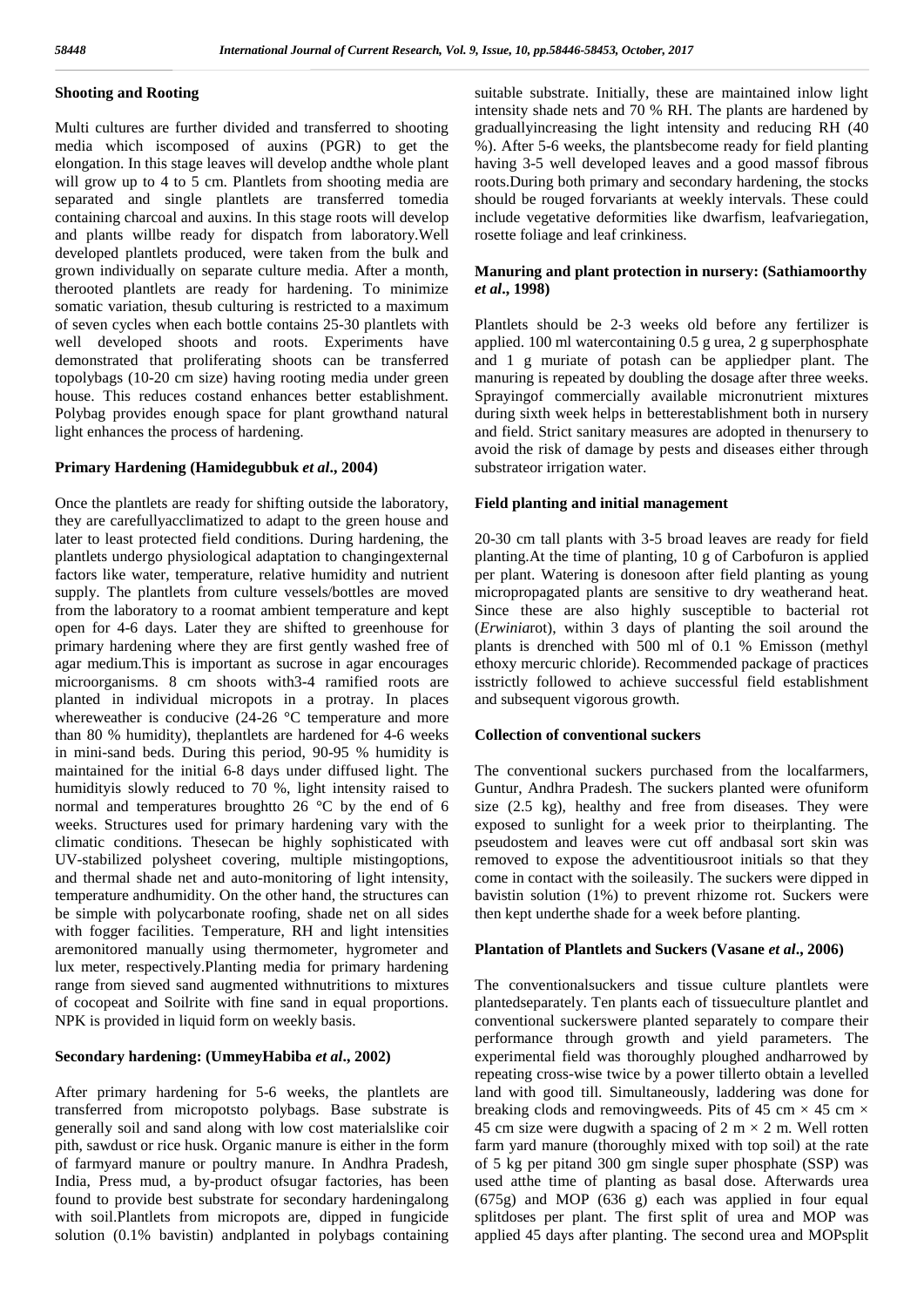was applied 100 days after the first split while thethird urea split was applied 100 days after the secondsplit application. The fourth urea and third MOP splitwas applied together nine months (reproductive stage) after planting while the fourth MOP split was applied 60days thereafter. Before the initiation of shooting, NPKcomplex (19:19:19) was sprayed while potassium nitrate  $(KNO<sub>3</sub> @ 5 g per litre)$  was sprayed on bunches toimprove the quality. Extra dose of 100 g urea and 200 gMOP was applied in case of tissue culture banana plantletsbecause of their faster growth. Micronutrient mix (Transco 5® *i.e.* micro mix with B, Zn, Mn and Cu @ 2 gper litre) was foliar sprayed 5th and 7th month afterplanting.The crop was flood irrigated as when necessary *i.e.* four irrigations 5, 7, 9 and 13 months after planting wereapplied to plants under experiment no 2 and 3. Weedswere cotrolled by three manual (1, 8 and 11 monthsafter planting) and two weeding with power tiller (3 and 6 months after planting).

#### **Data on plant growth and yield characters (Linsmaier and Skoog, 1975)**

The Yield and growth parameters were taken after bunchharvesting. The harvested bunches were weighed. Thenumber of hands per bunch was counted. Finger lengthwas determined by measuring the outer curve of individualfruitof the second hand of bunches. Bunch weight wasused as an index of fruit yield. The average value ofthese parameters

wastested for their significance withpaired t-test and F-test. Table value at 9 degrees of freedom in T testis 2.093, p value tested for their significance withpaired t-test and F-test. Table value at 9 degrees of freedom in T testis 2.093, p value 0.05.Table value at (9, 9) degrees of freedom in F testis 0.314, p value 0.05. If calculated value is more than tablevalue the difference between the means is considered assignificant and otherwise, it is non-significant.

#### **RESULTS AND DISCUSSION**

The growth parameters yield attributes, yield andbenefit cost ration were significantly higher in tissueculture plants than the sucker grown plants (Table 2). Tissue culture plantlets were superior to conventional suckers in terms of yield and income with bettergrowth and yield parameters. The highest pseudostem height (224.49 cm), pseudostem girth (71.21 cm), number of suckers (9.25), number of leaves (24.48), leaf length (165.12 cm), leaf breadth (44.00 cm), leaf area (1.02 m2), and yield attributes likebunch length (79.96 cm), bunch diameter (38.76 cm), bunch weight (25.16 kg), hands per bunch (10.71), fingers per bunch (152.17), finger length (18.45 cm), finger diameter (24.57 cm) and finger weight (311.02 g) were also significantly higher in tissueculture plants than the sucker grown plants. The lengthened phyllocron (14.05 days), days taken to shooting (345.67 days) and shooting to maturity (100.65 days) was noted in plantation raised with conventional sucker.

| S.No | Medium                                    | Ingredients                        | Quantity          | Stock standard   | Working standard (for 1 lit) |
|------|-------------------------------------------|------------------------------------|-------------------|------------------|------------------------------|
| 1    | Stock solution (A)                        | 1. Ammonium nitrate                | 16.5 <sub>g</sub> | 500ml            | 50 <sub>ml</sub>             |
|      |                                           | 2. Potassium nitrate               | 19.0 <sub>g</sub> |                  |                              |
|      |                                           | 3. Calcium chloride                | 4.4 g             |                  |                              |
|      |                                           | 4. Magnesium sulphate              | 3.7 g             |                  |                              |
| 2    | Stock solution (B)                        | 1. Potassium di hydrogen phosphate | 1.7 g             | $100$ ml         | 10 <sub>ml</sub>             |
| 3    | Stock solution (C)                        | 1. Boric acid                      | $62$ mg           | $100$ ml         | 10 <sub>ml</sub>             |
|      |                                           | 2. Manganese sulphate              | $223 \text{ mg}$  |                  |                              |
|      |                                           | 3. Zinc sulphate                   | $86 \text{ mg}$   |                  |                              |
|      |                                           | 4. Disodium molybtanate            | $2.5 \text{ mg}$  |                  |                              |
|      |                                           | 5. Copper sulphate                 | $0.25$ mg         |                  |                              |
|      |                                           | 6. Cobalt chloride                 | $0.25$ mg         |                  |                              |
| 4    | Stock solution (D)                        | 1. Ferrous sulphate                | $0.278$ mg        | $100$ ml         | 10 <sub>ml</sub>             |
|      |                                           | 2. Disodium EDTA                   | $0.373$ mg        |                  |                              |
| 5    | Stock solution (E)                        | 1. Nicotinic acid                  | $50 \text{ mg}$   | $100$ ml         | $1 \text{ ml}$               |
|      |                                           | 2. PyridoximHCl                    | $50 \text{ mg}$   |                  |                              |
|      |                                           | 3. ThiaminHCl                      | 10 <sub>mg</sub>  |                  |                              |
| 6    | Stock solution (F)                        | 1. Potassium iodide                | $83 \text{ mg}$   | $100 \text{ ml}$ | 1 ml                         |
|      | Additives: (Directly added to the medium) | 1. Myoinositol                     |                   |                  | $100$ mg                     |
|      |                                           | 2. Glycine                         |                   |                  | $2 \text{ mg}$               |
|      |                                           | 3. Sucrose                         |                   |                  | 30 g                         |
|      |                                           | 4. Cysteine mono HCl               |                   |                  | $40 \text{ mg}$              |
| 8    | Plant growth regulator                    | Cytokinin hormone                  |                   |                  | $5 \text{ mg}$               |
|      |                                           | Benzylamino purine                 |                   |                  | 5mg                          |

**Table 1. MS media composition**

#### **Table 2.Growth parameters**

| S. No              | Parameters                           | Growth characters (At shooting) |                |             |             |
|--------------------|--------------------------------------|---------------------------------|----------------|-------------|-------------|
|                    |                                      | Tissue culture                  | <b>Suckers</b> | T test      | F Test      |
|                    | Number of leaves                     | 24.48                           | 22.59          | 1.67(S)     | $0.86$ (NS) |
| $\mathcal{L}$<br>∠ | Number of sucker plant               | 9.25                            | 11.68          | 1.63(S)     | 0.03(S)     |
| 3                  | Leaf length $(cm)$                   | 165.12                          | 183.99         | 1.21(S)     | 0.13(S)     |
| 4                  | Leaf breadth (cm)                    | 44                              | 51.25          | 1.83(S)     | $0.38$ (NS) |
| 5.                 | Leaf area $(m2)$                     | 1.02                            | 0.84           | 0.003(S)    | 0.001(S)    |
| 6                  | Pseudostem height (cm)               | 224.49                          | 201.15         | $5.19$ (NS) | 0.096(S)    |
|                    | Pseudostem girth (cm)                | 71.21                           | 67.13          | 1.51(S)     | 0.033(S)    |
| 8                  | Phyllocron (days)                    | 14.5                            | 15.91          | 1.25(S)     | $0.82$ (NS) |
| 9                  | Days to shooting                     | 345.67                          | 367.07         | $5.04$ (NS) | $0.6$ (NS)  |
| 10                 | Days taken from shooting to maturity | 100.65                          | 122.59         | $2.21$ (NS) | $0.85$ (NS) |
| 11                 | Crop duration (days)                 | 100.45                          | 122.68         | 3.87 (NS)   | $0.7$ (NS)  |

S- significant, NS- Non Significant, For T test, Table value 2.093, p (0.05), dF(9), For F test, Table value 0.314, p(0.05), dF(9, 9)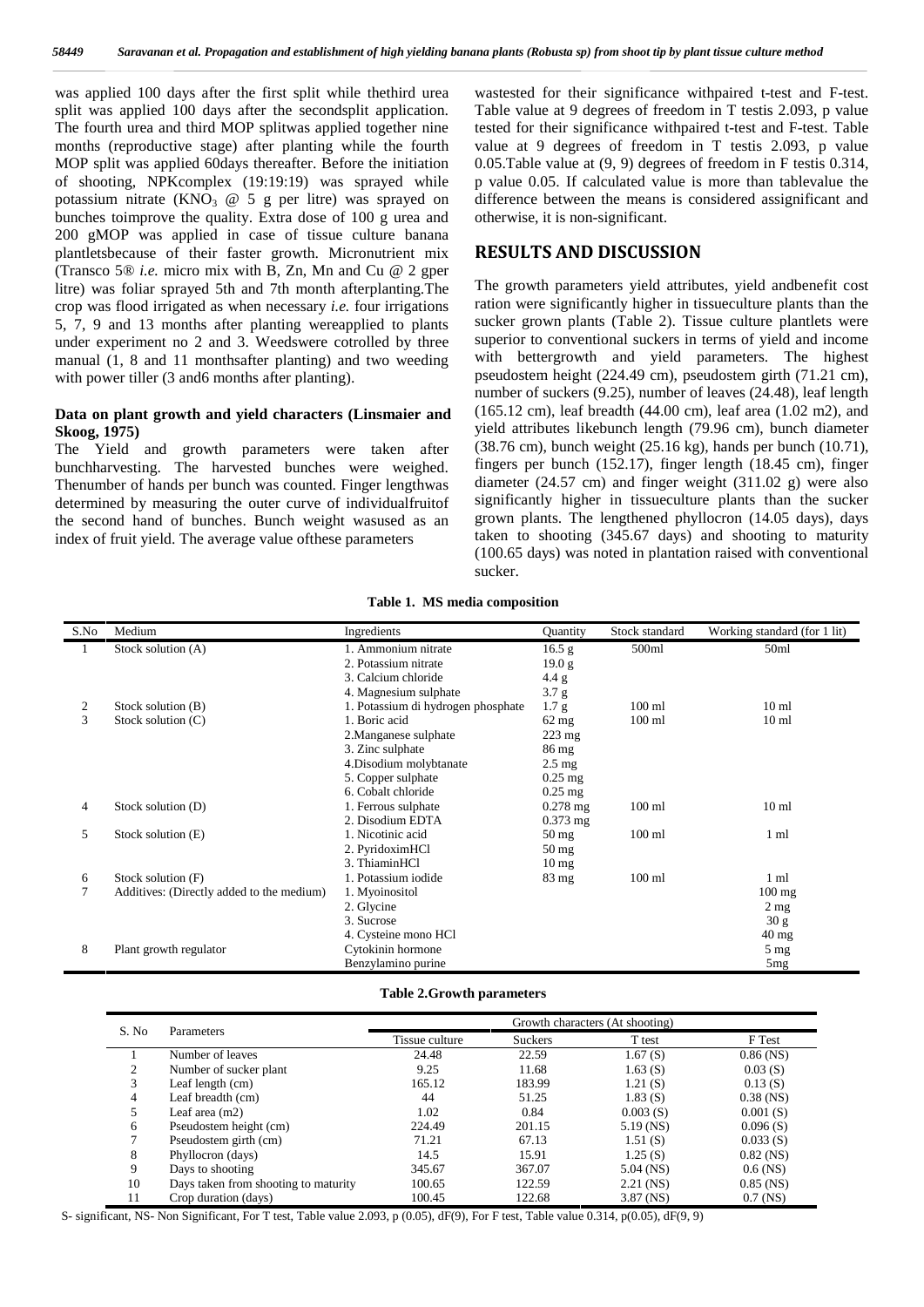#### **Table 3. Yield characters**

|       | Parameters                     | Yield characters |                |             |             |  |
|-------|--------------------------------|------------------|----------------|-------------|-------------|--|
| S. No |                                | Tissue culture   | <b>Suckers</b> | T test      | F test      |  |
|       | Finger length (cm)             | 18.45            | 14.662         | 1.12(S)     | 0.18(S)     |  |
| 2     | Finger diameter (cm)           | 24.57            | 23.68          | 0.003(S)    | $0.57$ (NS) |  |
| 3     | Finger weight $(g)$            | 311.02           | 250.48         | 1.89(S)     | $0.42$ (NS) |  |
| 4     | Fingers/bunch                  | 152.17           | 140.5          | $9.69$ (NS) | $0.61$ (NS) |  |
|       | Bunch length (cm)              | 79.96            | 59.74          | 4.49(NS)    | 0.16(S)     |  |
| 6     | Bunch diameter (cm)            | 38.76            | 35.62          | 3.05(S)     | 0.004(S)    |  |
|       | Bunch weight $(Kg)$            | 25.16            | 20.2           | 1.11(S)     | $0.73$ (NS) |  |
| 8     | Hands/bunch                    | 10.71            | 8.17           | 1.48(S)     | 0.3(S)      |  |
| 9     | Yield (t/ha)                   | 65.85            | 44.26          | 1.33(S)     | 0.5(NS)     |  |
| 10    | Cost of cultivation (lakh/Hec) | 1.12             | 0.88           | $3.72$ (NS) | 0.04(S)     |  |
| 11    | Benefit cost ratio             | 2.52             | 1.36           | 2.70(NS)    | $0.64$ (NS) |  |

S- significant, NS- Non Significant

For T test, Table value 2.093, p  $(0.05)$ , dF $(9)$ 

For F test, Table value  $0.314$ , p(  $0.05$ ), dF( $9$ ,  $9$ )



**Figure 1. A. Banana suckers from healthy plant, B.Sterile Shoot tip for Explants preparation, C.Sterile MS medium for Explants inoculation and D.Inoculated Banana Explant**



**Figure 2. A. Banana Explant, B.Shoot initiation in Banana plant, C.Root initiation in banana plant and D.Transplantable plantlets**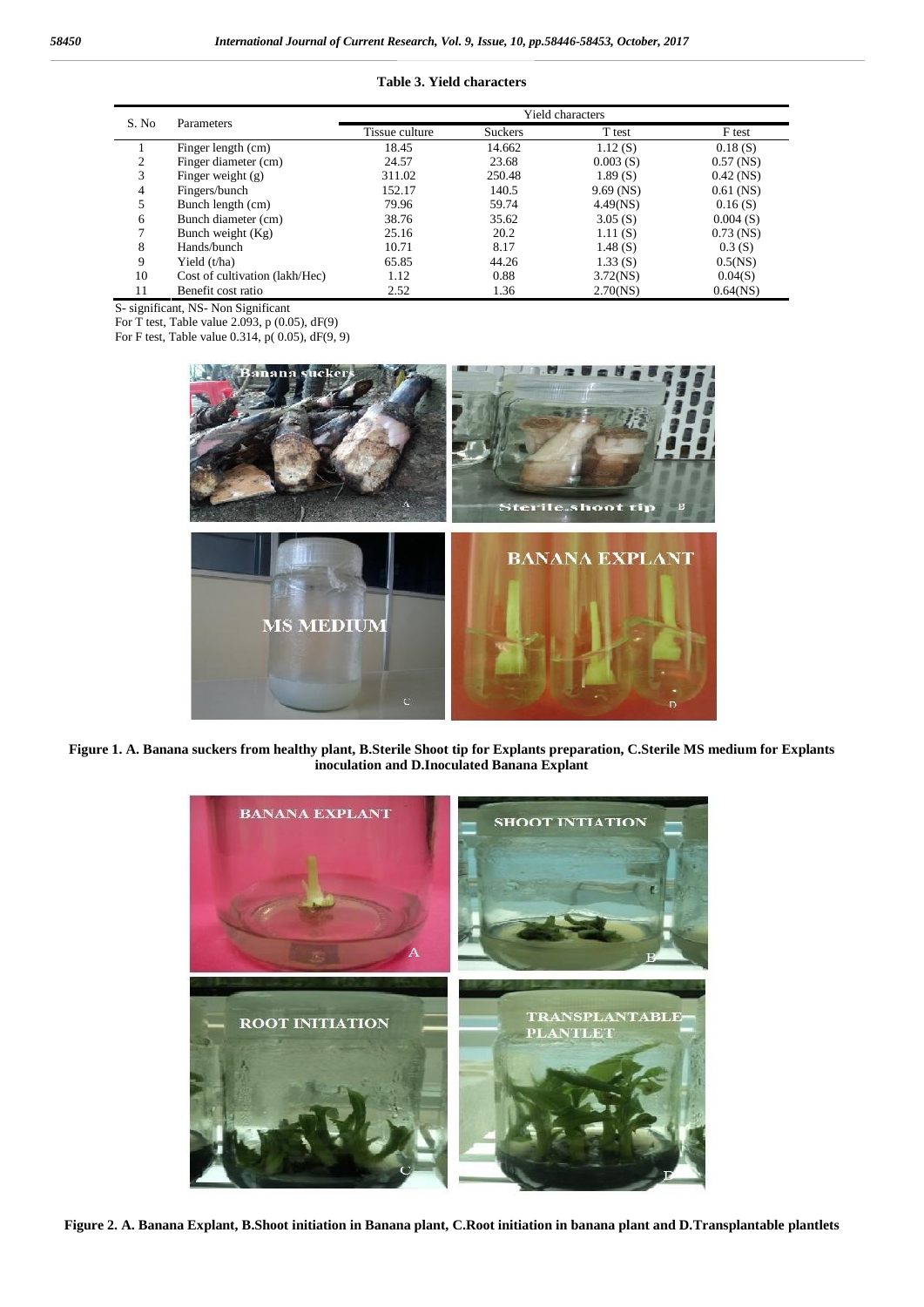

**Figure 3. Plantlets under Green house**



**Figure 4. A. Banana plantlets ready for field, B. Banana plant on the field and C.Matured Banana plant and ready for harvest**

Tissue culture cropyielded 65.85 t/ha, which was 67.21 % higher than the yield of conventional sucker (44.26 t/ha) grown crop and as a result cropgrown with tissue culture plantlets had a benefit cost ratio of 2.52 as compared to 1.36 of crop grown with conventionalsuckers.Atshooting the height and girth recorded for tissue cultureComparative plants were 224.49 cm and 71.21 cm, which was 23.34and 4.08 cm, respectively higher than the plants developed through suckers. At shooting there were 24.48 leavesper plant in tissue culture plant which was on an average1.89 leaves per plant higher than sucker developed plant. Leaf area of tissue culture plants did not significantly differed at vegetative stage but differed significantly atshooting stage *i.e.* tissue culture plants had higher leaf area than the conventional sucker plants. Tissue cultureplants requires on an average 21.4 and 21.94 days, respectively lesser than sucker developed plants to reachshooting and then shooting to maturity which issignificantly lesser. The bunch and finger characters were superior in case of tissue culture plantlets. Tissue culturecrop yielded 65.85 t/ha which was 66.5 % higher thanthe yield of conventional sucker grown crop and as aresult crop grown with tissue culture plantlets had abenefit cost ratio of 2.52 as compared to 1.36 of Cropgrown with conventional suckers.

Thus, it is clear that Banana (*Robusta* sp) crop grown withtissue culture plantlets than Banana (*Robusta* sp) grown withconventional suckers are superior in yield, income, better growth and yield parameters. Similarly, it wasreported that *in vitro* banana plants of Giant Cavendish (Brown *et al*., 1995) Dwarf Cavendish and Grand Naine (Kwa and Ganry, 1990) Nendran (Robinson and Anderson, 1995) Basrai banana (Sheela and Nair, 2001) and Dwarf Cavendish and Robusta (Badgujar *et al*., 2005) were superior toconventional suckers due to their vigorous growth. There is difference in growth and physiology of tissue culture plants compared to plants from suckers throughoutthe crop growth stages, which was recorded significantlybetter in case of tissue culture plantlets as compared toits sucker produced plants.

#### **Summary and Conclusion**

Banana (Musa spp.) is the earliest crop plants having been domesticated by humans. Bananas are consumed as ripe fruit, whereas plantains, which remain starchy even when fully ripe, need cooking for palatability and consumption. Originally range of climatic conditions. While bananas have come to crops from humid tropics, they have acclimatized to a broad have remained a staple food of many ethnic groups. Occupy the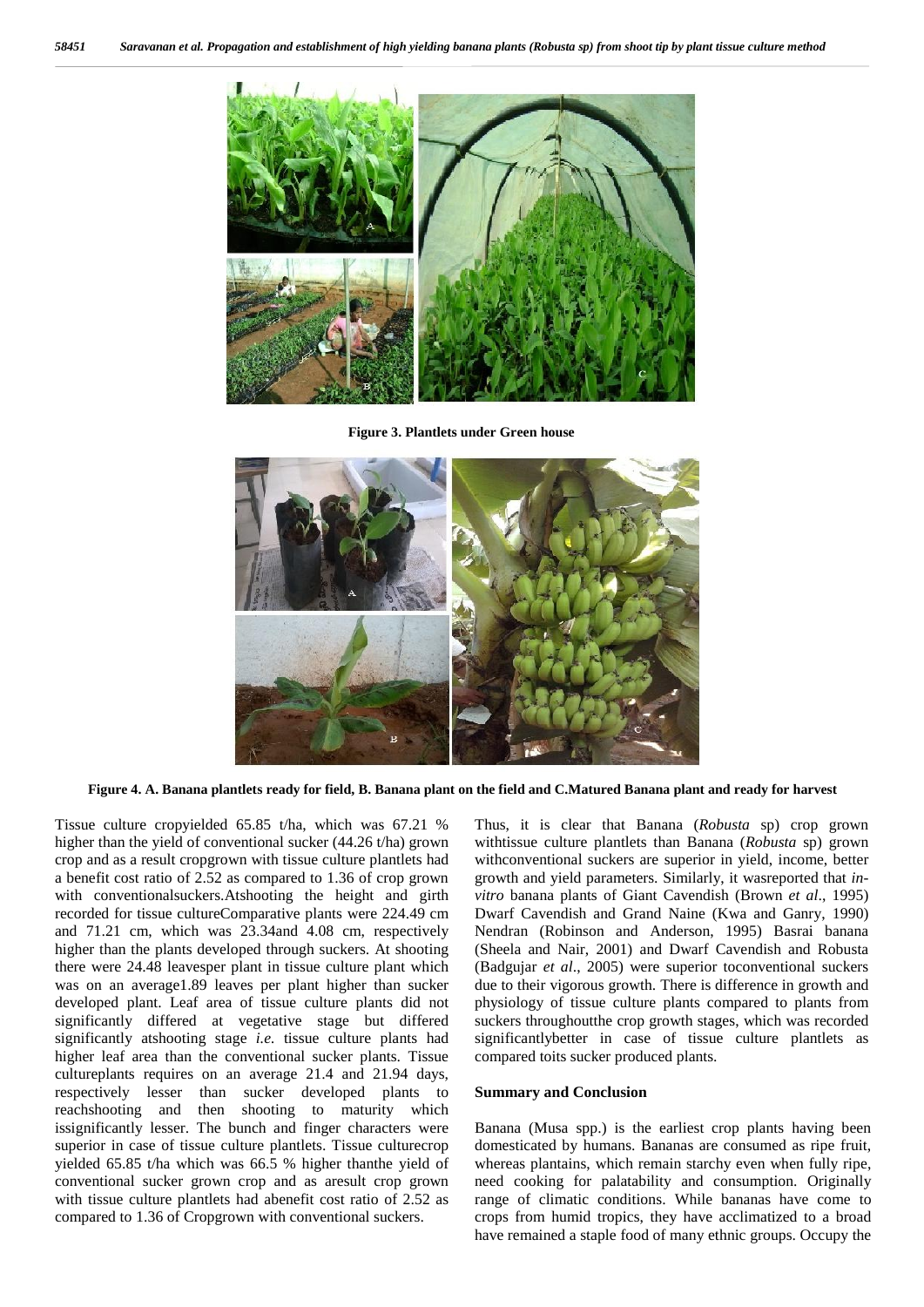status of a high value, commercial crop, plantains Irrespective of their commercial status, banana and plantains are referred as 'Poor man's apple'. Banana is globally ranked fourth, next to rice, wheat and maize in terms of gross value of production. It is a major staple food crop for millions of people as well as provides income through local and international trade. Among the starchy staple food crops, banana ranks third with respect to the total production. Though cassava and sweet potato are positioned as first and second, banana and plantain have almost equal importance in all the tropical regions of the world. Traditional bananas and other species of family *Musaceae* have been the major calorie source of many ethnic tribes of Africa and Pacific Islands.Plant Tissue Culture is culturing of any part of the plant in a specially defined growth media under aseptic laboratory condition. Banana plants produced from Tissue Culture Techniques are prepared, free from diseases and they give high yields since they are regenerated from selected high yielding mother plants (Mustaffa and Kumar, 2012). In vitro propagation of bananas provides excellent advantages over traditional propagation, including a high multiplication rate, physiological uniformity, the availability of disease-free material all the year round, rapid dissemination of new plant materials throughout the world, uniformity of shoots, short harvest interval in comparison with conventional plants, and faster growth in the early growing stages compared to conventional materials. In banana, the difficulty to obtain large number of uniform disease free plants with high yield potential by the conventional propagation of techniques is one of the major limiting factors in increasing productivity. Another important problem faced by the growers is the staggered flowering (variability in time of flowering) (Strosse *et al*., 2006; Alagumani, 2005). Tissue culture technology enabling the rapid production of a large quantity of uniform disease free plants from a single plant showing good genetic potential and high yield. This research paper explains the production of Banana plantlets from shoot tip and how it is superior then conventional sucker propagation method.

#### **Acknowledgements**

The author thanks the SNES management, Ongole, Sri Sai Soma Biotech, Guntur (AP), Tamilnadu Agricultural University, Madurai and Andhra Pradesh Horticulture Research Station, Kovvur, West Godavari, Andhra Pradesh for providing Research facilities and funding to carry out this work.

## **REFERENCES**

- Ahsan A. Kadhimi, Arshad NajiAlhasnawi, Azhar Mohamad, Wan Mohtar Wan Yusoff and CheRadziahBintiCheMohd Zain. 2014. Tissue culture and some of the factors affecting them and themicropropagation of strawberry*. Life Science Journal*, 11(8): 1-5.
- Aishmuhammad, Iqbal hussain, S.M. Saqlannaqvi and Hamid Rashid. 2004. Banana plantlet production through Tissue culture.*Pak. J. Bot*., 36(3): 617-620.
- Akin-Idowu. P. E., Ibitoye, D. O. and Ademoyegun, O. T. 2009. Tissue culture as a plant production technique for horticultural crops. *African Journal of Biotechnology*, 8(16): 3782-3788.
- Alagumani T. 2005. Economic Analysis of Tissue-cultured Banana and Sucker-propagated Banana. *Agricultural Economics Research Review*, 18: 81-89.
- Amornwat Srangsam and KamnoonKanchanapoom. 2003. Thidiazuron induced plant regeneration in callus culture of triploid banana (*Musa* sp.) 'Gros Michel', AAA group. *J. Sci. Technol*., 25(6), 689-696.
- Atique Akbar M and ShyamalK. Roy. 2006. Effects of Liquid Medium on Rooting and Acclimation of Regenerated Microshoots of Banana (*Musa sapientum* L.) cv. Sagar. Plant Tissue Cult. & Biotech.16(1): 11-18.
- Badgujar, C. D., Deshmukh and Dusane. 2005. A field comparison of conventional suckers with in-vitro derived planting material of basrai banana. *Agricultural ScienceDigest*.25: 149-150.
- Brown, D.C.W., Finstad, K.I. and Watson, E.M. 1995. Somatic embryogenesis in herbaceous dicots. In: Thorpe, T.A. (Ed). In vitro embryogenesis of plants. Kluwer Academic Publishers. Dordrecht, The Netherlands, pp. 345-416.
- Daniel Coyne, Arthur Wasukira, Jolly Dusabe, IdowuRotifa, Thomas Dubois. 2010. Boiling water treatment: A simple, rapid and effective technique for nematode and banana weevil management in banana and plantain *(Musa spp.)* planting Material. *Crop Protection*, 29: 1478-1482.
- Daniells, J. W. 1997. Beware the potential hazards of tissue culture. Infomusa, 62: 17-18.
- Dennis Thomas T. 2008. The role of activated charcoal in plant tissue culture. *Biotechnology Advances*, 26: 618–631
- Francois Lecompte, Loic Pages, 2007. Apical diameter and branching density affect lateral root elongation rates in banana. *Environmental and Experimental Botany*, 59, 243–251.
- Hamide G.BB.K, Mustafa Pekmezcu. 2004. In Vitro Propagation of Some New Banana Types (*Musa spp.).Turk J Agric*., 28: 355-361.
- Hamidegubbuk, Mustafa pekmezci, A. Naci onus and Mustafa erkan. 2004. Identification and selection of superior banana Phenotypes in the cultivar dwarf Cavendish Using agronomic characteristics and rapid markers. *Pak. J. Bot*.,36(2): 331-342.
- Harish S, M. Kavino, N. Kumar, D. Saravanakumar, K. Soorianathasundaramb andR. Samiyappan, 2008. Biohardening with Plant Growth Promoting Rhizosphere and Endophytic bacteria induces systemic resistance against Banana bunchy top virus. *Applied soil Ecology*, 39: 187–200.
- HathraTaskin, GokhanBaktemur, Mehmet Kurul, and SaadetBuyukalaca. 2013. Use of Tissue Culture Techniques for Producing Virus-Free Plant in Garlic and Their Identification through Real-Time PCR. *The Scientific World Journal*, Article ID 781282:1-5.
- Huang Yonghong, Yi Ganjun, Zhou Birong, Zeng Jiwu and Wu Yuanli. 2006. Progress of Methodology of Genetic Transformation of Banana. *Molecular Plant Breeding*, 4(3): 79-84.
- Juliet Akello, Thomas Dubois, Clifford S. Gold, Daniel Coyne, Jessica Nakavuma and Pamela Paparu. 2007. *Beauveriabassiana* (Balsamo) Vuillemin as an endophyte in tissue culture banana (*Musa spp.*). *Journal of Invertebrate Pathology*, 96, 34–42.
- Juliet Akello, Thomas Dubois, Daniel Coyne and Samuel Kyamanywa. 2009. The effects of *Beauveriabassiana* dose and exposure duration on colonization and growth of tissue cultured banana (*Musa sp.*) plants. Biological Control, 49, 6–10.
- Kothari,SL, A. Joshi, S. Kachhwaha and N. Ochoa-Alejo. 2010. Chilli peppers - A review on tissue culture and transgenesis. *Biotechnology Advances*, 28: 35–48.